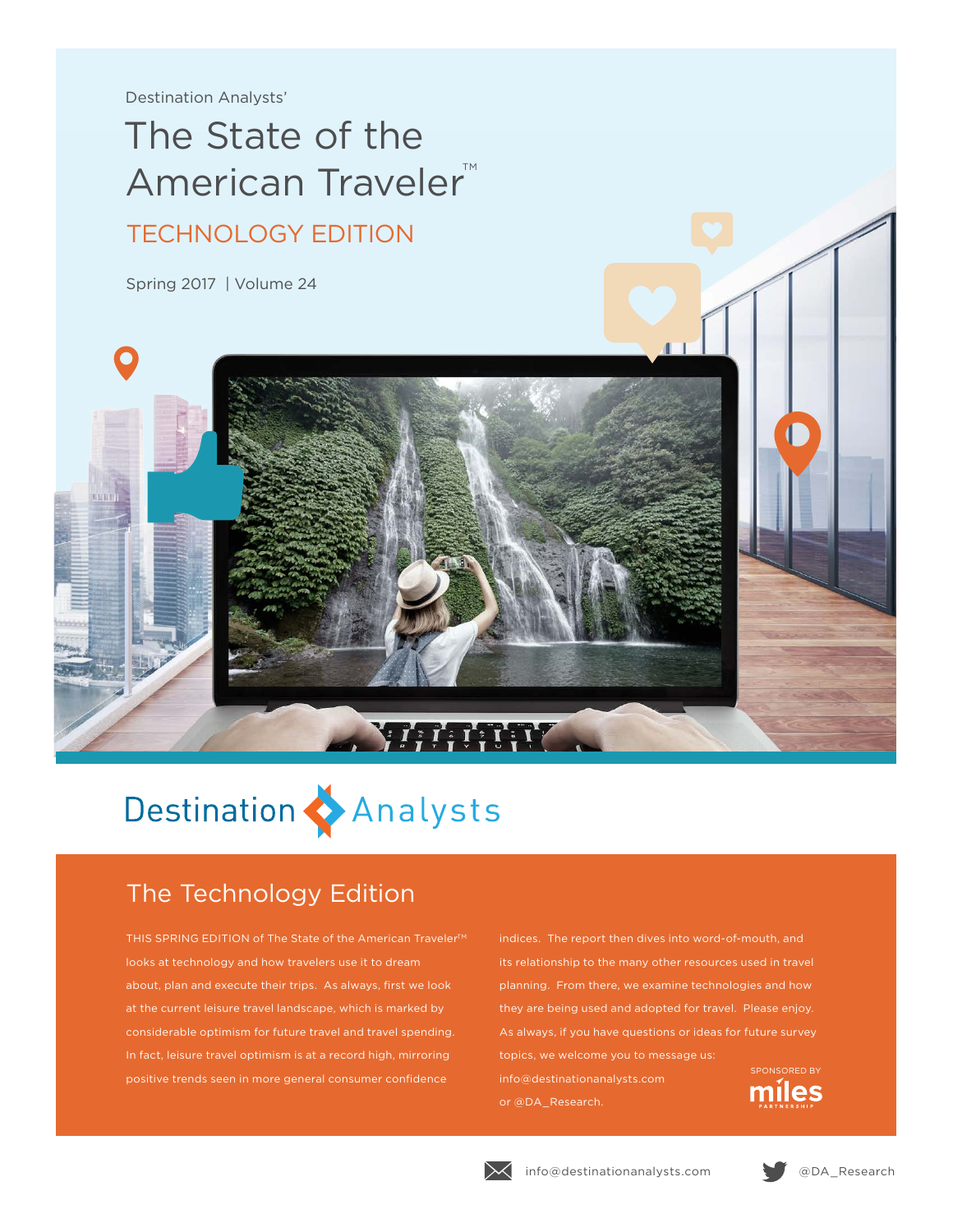### Destination Analysts

### Methodology

THE STATE OF THE AMERICAN TRAVELER SURVEY is conducted quarterly by Destination Analysts, Inc., a San Francisco-based tourism industry research company. The survey is conducted online amongst a nationally representative sample of adult Americans. From March 31st to the April 11th, 2017, surveys were collected from a group of respondents who were then screened by their leisure travel behavior. Only those respondents who had traveled at least once in the past 12 months for purely leisure or personal reasons were interviewed. This travel must have been of at least 50 miles one-way — the standard distance threshold used in the tourism industry to signify that a "trip" has been taken. In total, 2,078 leisure travelers completed the survey. With this sample size, the top line data presented here can be considered to have a reliability of +/- 2.2%. This information is provided "as is" and intended for informational purposes only. It should not be relied upon for operational, marketing, legal, technical, tax, financial or other advice. Destination Analysts is not responsible for your use of the information contained herein (including errors, omissions, inaccuracy or non-timeliness of any kind) or any assumptions or conclusions you might draw from its use.

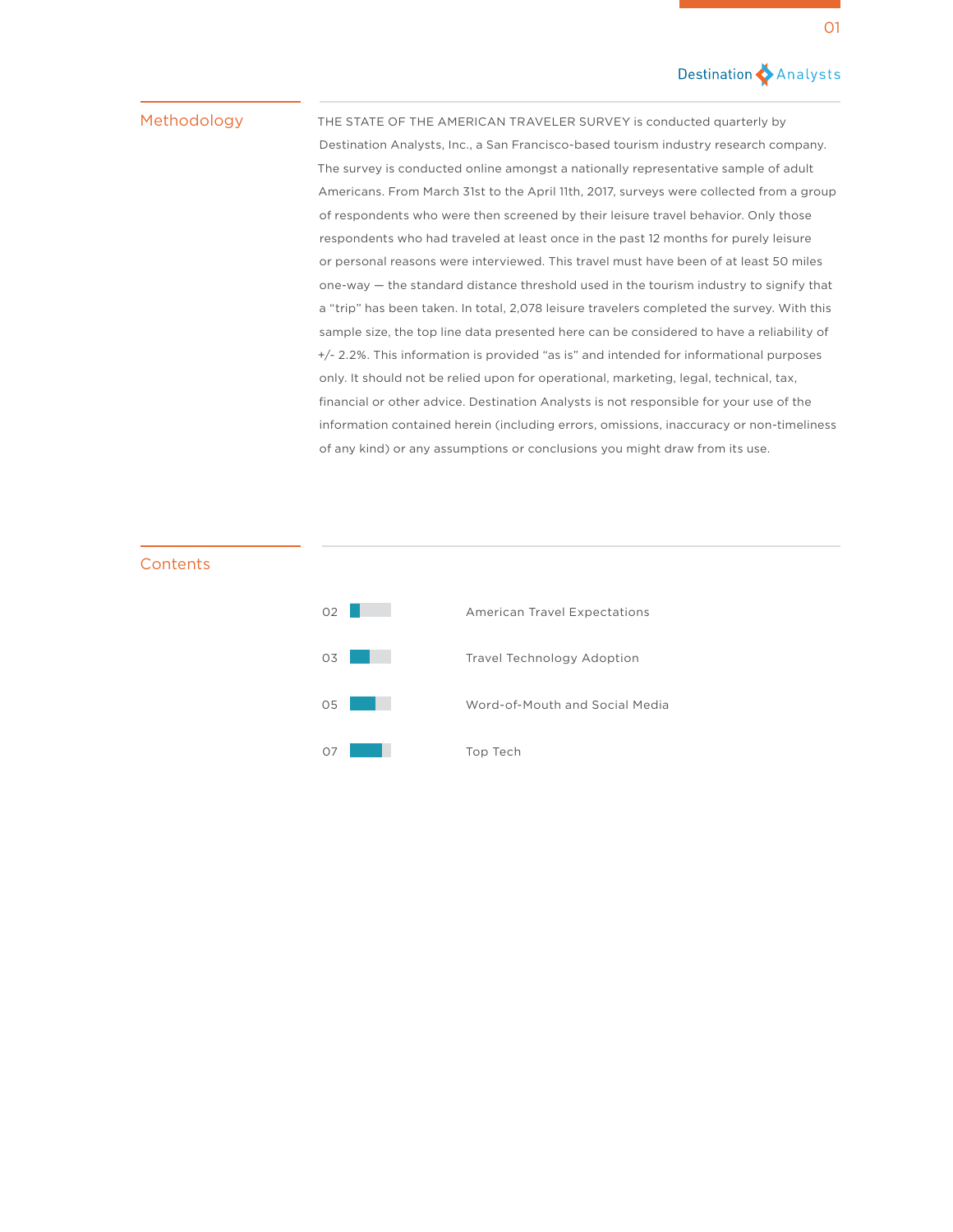

## 1.0 **Travel Expectations & Travel Spending Expectations**

AMERICAN LEISURE TRAVEL EXPECTATIONS show strong continued optimism for the near-term future. According to our April The State of the American Traveler™ tracking survey, leisure travel optimism is

at a record high, mirroring positive trends seen in more general consumer confidence indices. This enthusiastic outlook is illustrated by a record 39.7 percent of Americans saying they expect to travel more for leisure in the next year, up from 37.9 percent in January. Leisure travel spending expectations are also at a high, with 39.3 percent of American travelers expecting to increase their leisure travel spending in 2017.







### Travel Expectations (Trips) Travel Expectations (Spending)

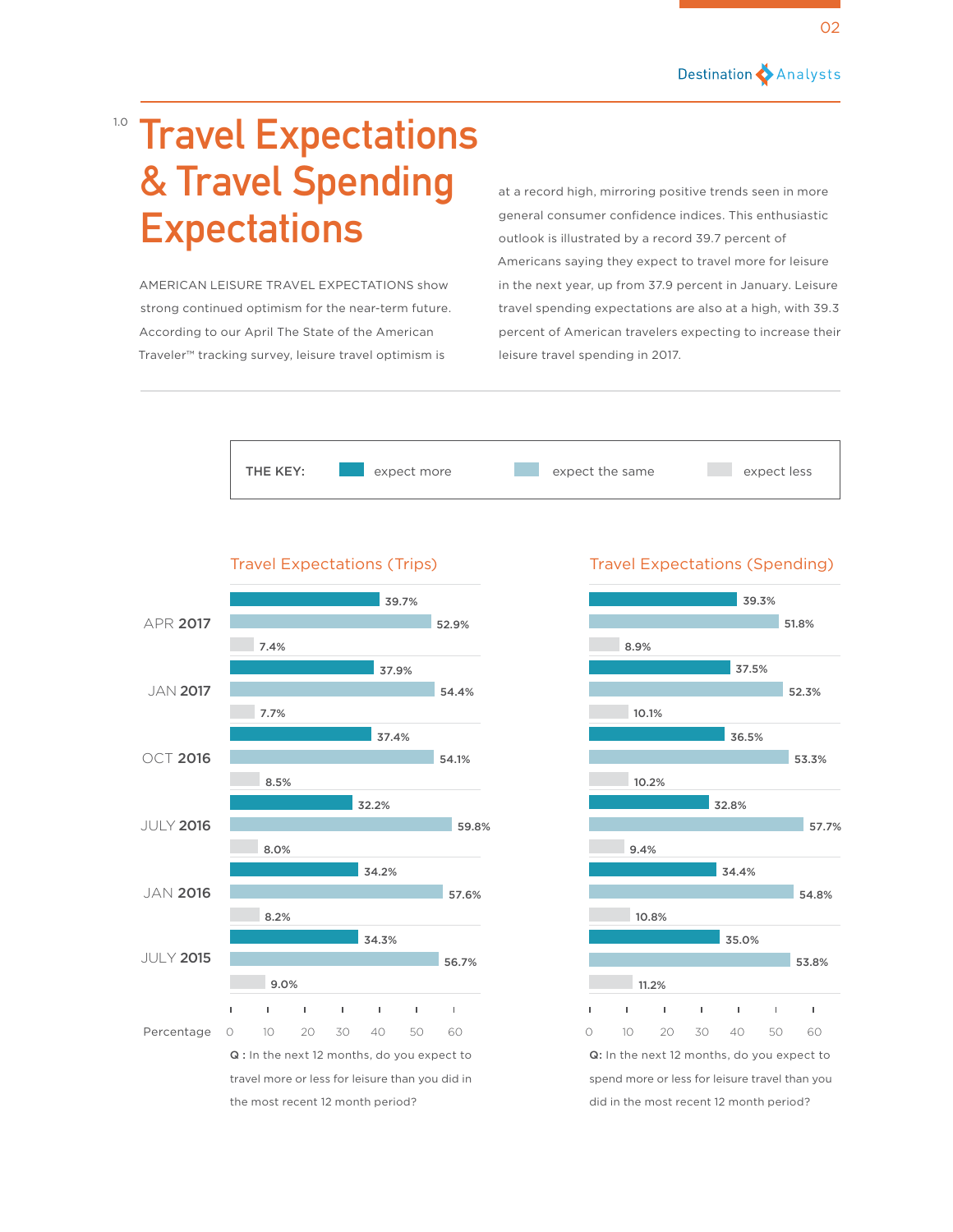## **Travel Technology Adoption** 2.1

Travelers are becoming more tech savvy. Our proprietary technology adoption spectrum for travel shows fewer travelers falling into the least tech-interested groups. Our research also shows some growth in the segment with the highest propensities to use new technologies. This overall shift was fueled by significantly fewer travelers falling into the "late majority" segment.

The technology adoption spectrum was developed using a detailed set of survey questions, and the results are revealing. The graphic below shows these traveler segments and their changes over the last year. In the last 12 months, the overall share of travelers in the two most techengaged segments (innovators and early adoptors) grew from 19.1% to 22.1%.

## **AN EVOLVING LANDSCAPE**

Five Segments of Travel Technology Adopters, % of all leisure travelers



The first to adopt new travel technologies, Innovators are mostly Millennials and Gen-Xers. They travel the most and have the largest annual travel budgets.

### INNOVATORS EARLY ADOPTERS EARLY MAJORITY LATE MAJORITY LAGGARDS

A close cousin to the Innovator, Early Adopters enjoy exploring new technologies.

Interest in advanced technologies drops off sharply with this group, as does the degree of control they personally have in travel planning decisions.

These travelers approach new technology with skepticism, and show a large gap in metrics tracked compared to the Early Majority.

The last to adopt a technical innovation, most are Baby Boomers. They are predominantly male, and travel less than the norm.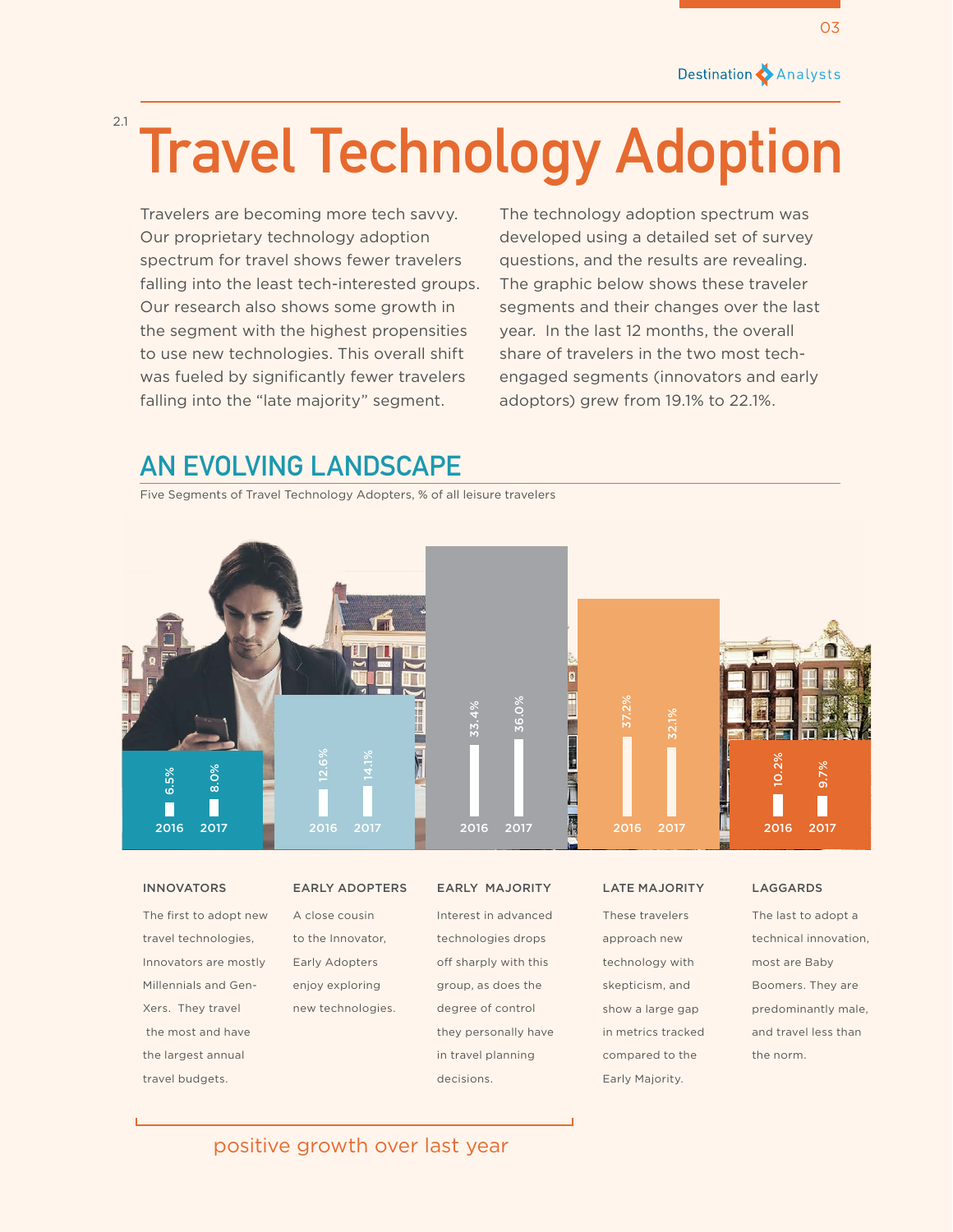## <sup>2.2</sup> Growing Comfort Level with Technology

Over the last year, American leisure travelers have become slightly more confident in their relationship with new technologies in travel, while making significant strides in integrating the most ubiquitous technologies (social media and mobile phones) into their travel planning.



 $Q$ : How much do you agree with the following statement?

*I research my leisure travel extensively using my mobile phone.*

| 19.0% | 23.7% | 6.8% | 12.4% | 28.0% |  |
|-------|-------|------|-------|-------|--|
|       |       |      |       |       |  |

*New technologies hold the promise to make my travel experiences much more rewarding.*

| 20.6%                  | 35.2%                                                                                                   | 32.4%   | 6.3%                                                                                                                     | 5.4%                        |  |  |  |
|------------------------|---------------------------------------------------------------------------------------------------------|---------|--------------------------------------------------------------------------------------------------------------------------|-----------------------------|--|--|--|
| STRONGLY<br>AGREE      | SOMEWHAT<br>AGREE                                                                                       | NEUTRAL | SOMEWHAT<br><b>DISAGREE</b>                                                                                              | STRONGLY<br><b>DISAGREE</b> |  |  |  |
| falling behind?        | $Q$ : When it comes to the latest in travel planning<br>technology, would you say you are keeping up or |         | $Q$ : If a new technology comes out that could help you<br>plan your leisure travel, how excited about using it are you? |                             |  |  |  |
| I'M TOTALLY UP TO DATE | 13.3%                                                                                                   |         | <b>I HAVE TO BE FIRST TO TRY IT</b>                                                                                      | $\bigcirc\%$                |  |  |  |
| I'M KEEPING UP         | 25.2%                                                                                                   |         | I'M VERY EXCITED TO TRY                                                                                                  | 26.8%                       |  |  |  |

I'M SOMEWHAT EXCITED TO TRY IT 3

NOT EXCITED TO TRY IT 4 | 16.1%

35.5%

NO THANKS - I'M NOT INTERESTED 5 10.7%

I'M GENERALLY KEEPING UP, ENERALLY KEEPING UP, 3<br>BUT NOT COMPLETELY I'M FALLING BEHIND  $4$  13.7%

I'M NOT INTERESTED IN NEW TINTERESTED IN NEW 5 11.6%<br>TRAVEL TECHNOLOGY 5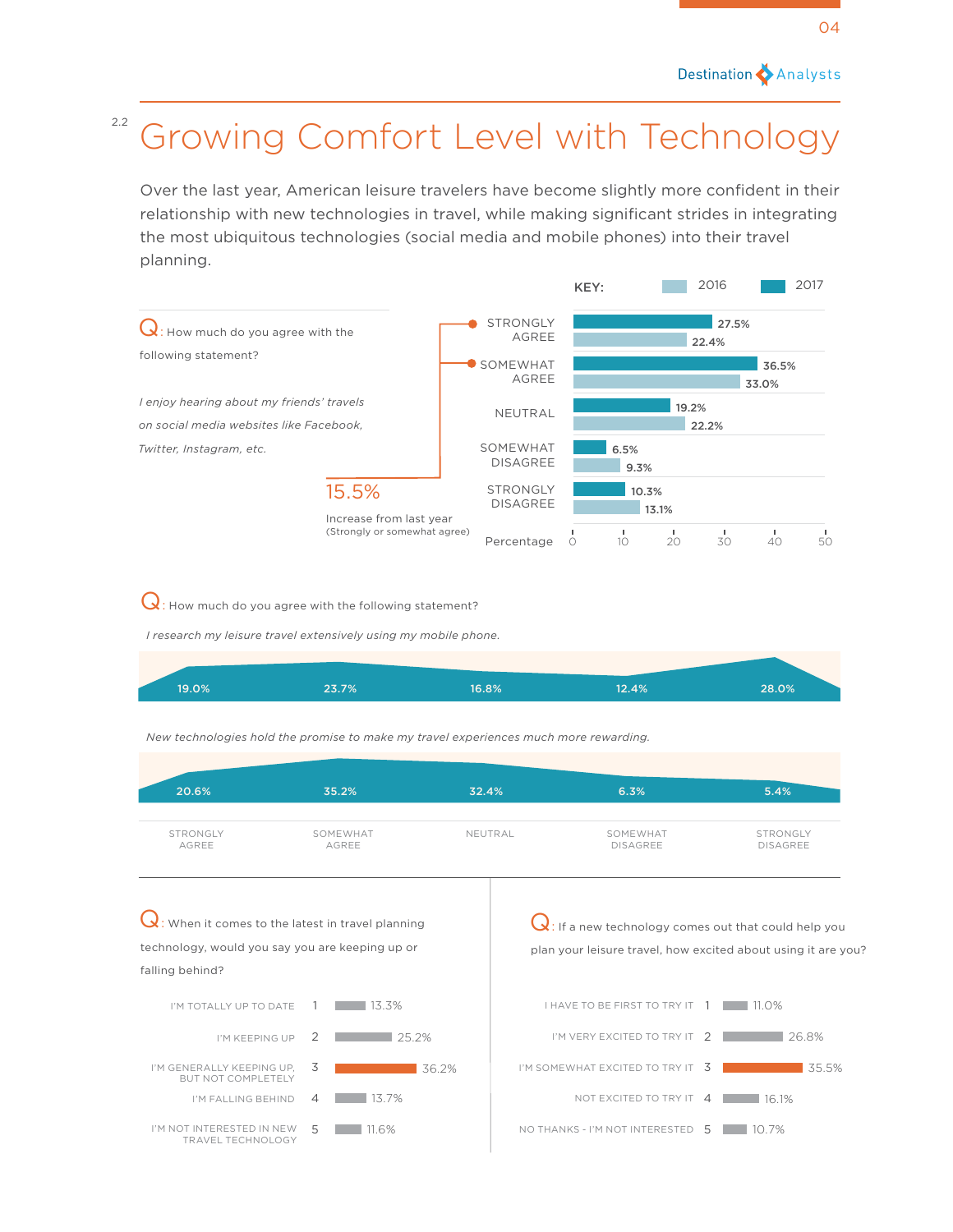Destination Analysts

# **Word-of-Mouth is still king, and social media plays a big role.**

We asked Americans to think specifically about one domestic leisure destination they really want to visit in the next twelve months. Then tell us if the opinions of others impacted their interest in that destination.

Q: Did these persons' experiences, advice or opinions have any impact on your interest in visiting the destination?

3.1

**63 and 10 and 10 and 10 and 10 and 10 and 10 and 10 and 10 and 10 and 10 and 10 and 10 and 10 and 10 and 10 and 10 and 10 and 10 and 10 and 10 and 10 and 10 and 10 and 10 and 10 and 10 and 10 and 10 and 10 and 10 and 10 a** of travelers were influenced by

opinions shared on social media

## Impact & Influence

It turns out more than half of the destination choices are significantly influenced by wordof-mouth. Most of this happens in person, but social media plays a key role. About 42% of decision choices impacteds by word-of-mouth included influence from social media channels.

 $\mathbf Q$ : How important were these opinions to your interest in visiting this destination?



**55**<sup>%</sup> of travelers' destination choices significantly influenced by word-of-mouth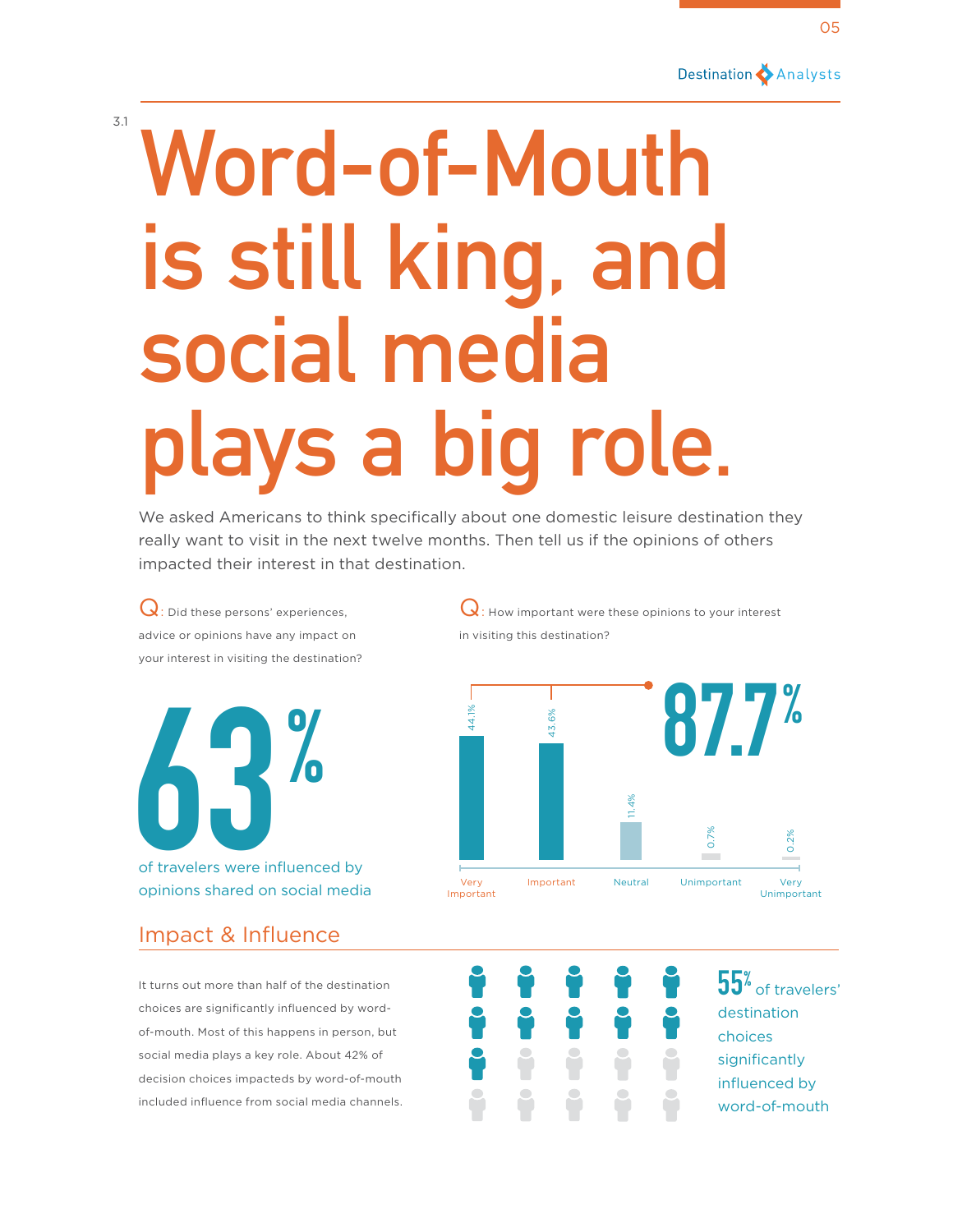## <sup>3.2</sup> Planning Resources

## Trust, Use and Importance in Destination Selection

The bubble chart below looks at a variety of resources used by travelers and compares how trusted they are, how frequently they are used and how important they generally are to destination selection. Word–of–mouth is — both in person and via social media — by far the most influential resource.



Destination Marketing Organization resources are extremely relevant, being used and trusted by a large segment of the traveling public.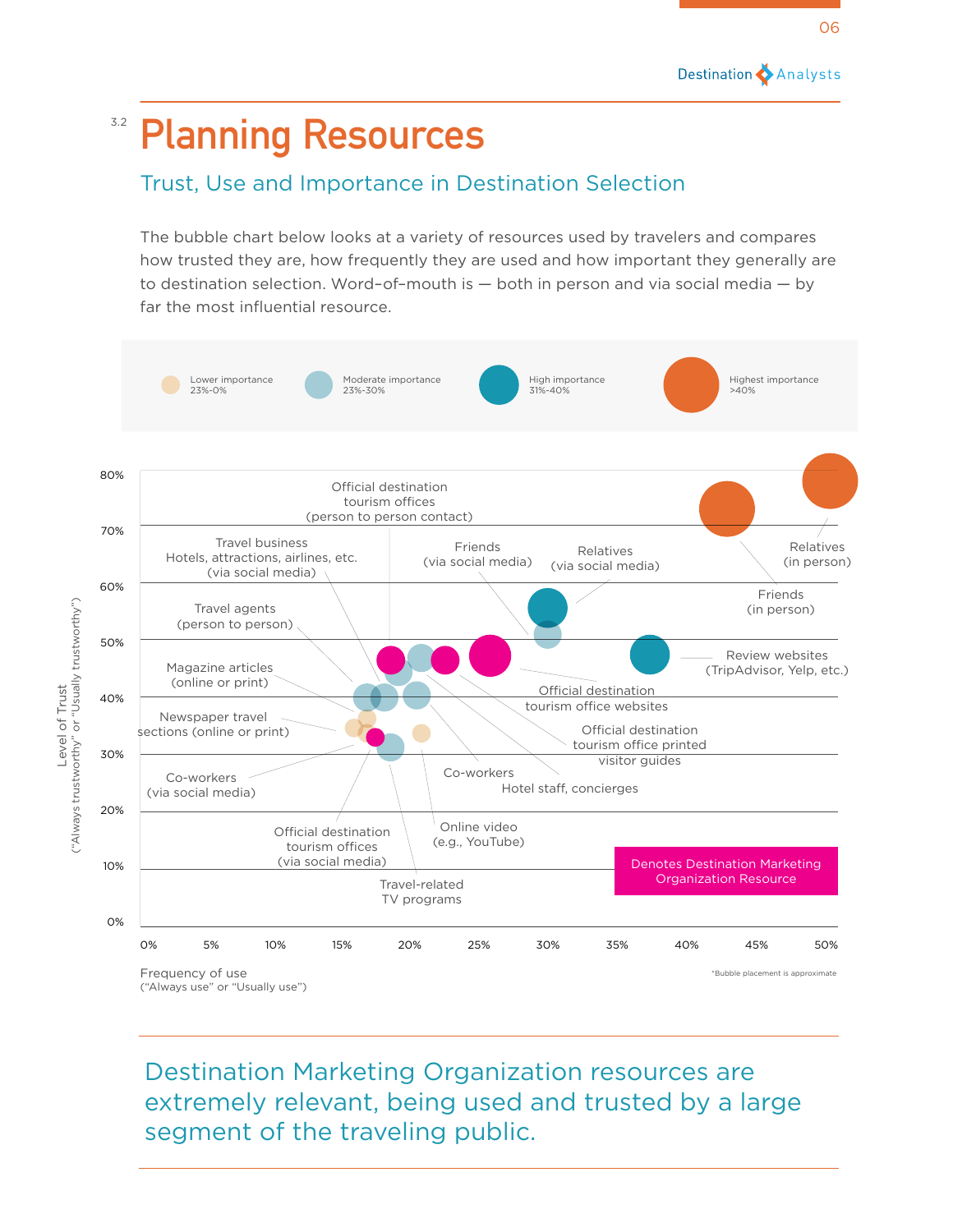

# **Top Tech INTEREST & USAGE**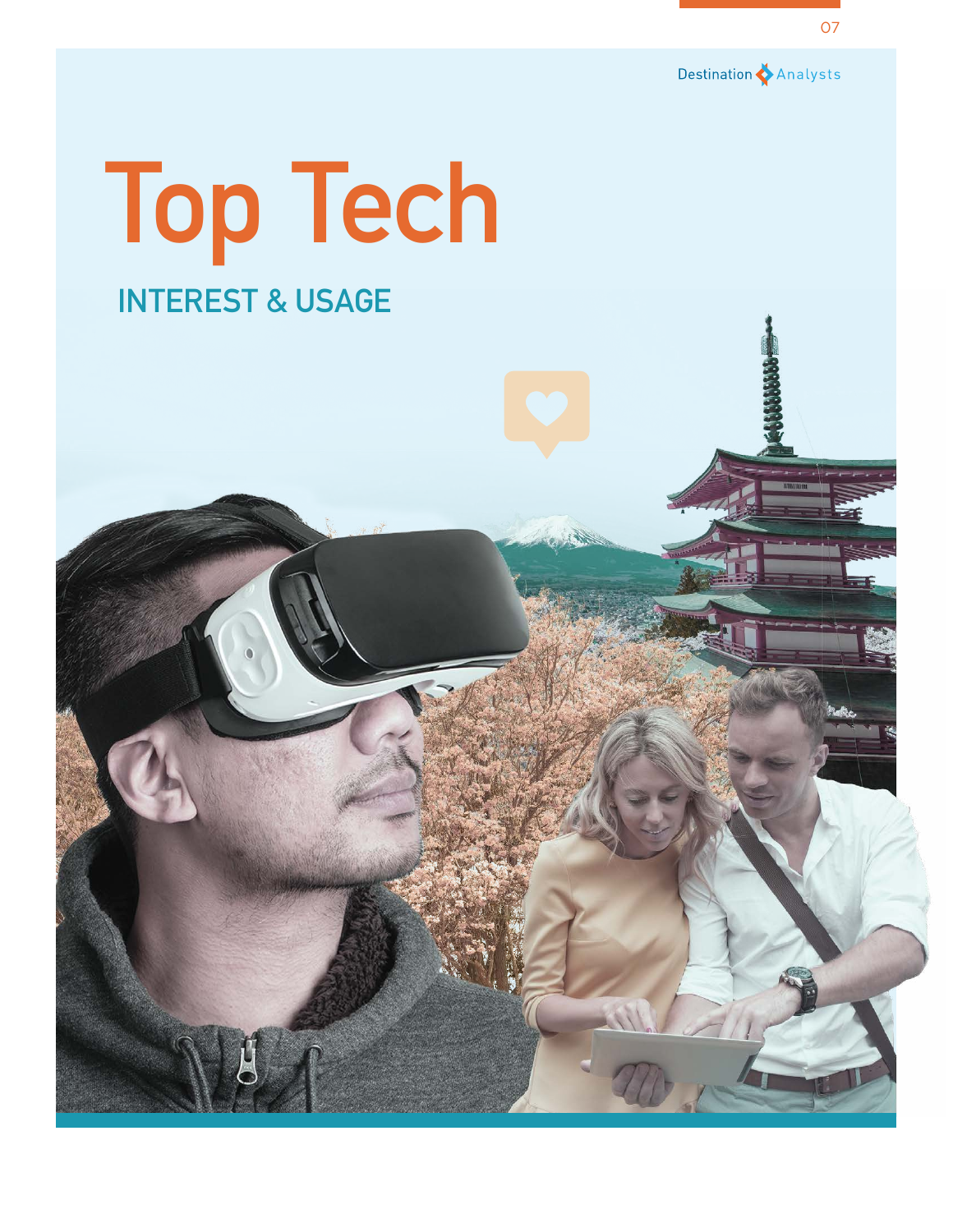# 4.1 **TOP TECH USAGE Apps** KEY:

Q: In the past 12 months, have you used any travel-related apps to help you in travel planning? Select all that you've used.



 $\bf Q$ : In the past 12 months, which of these types of apps have you used for travel planning? (Select all that you've used)

|                                                          |              | KEY: | 2016 | 2017 |          |
|----------------------------------------------------------|--------------|------|------|------|----------|
| <b>Online Travel Agency</b><br>Expedia, Hotels.com, etc. | 61.6<br>55.8 |      |      |      | Increase |
| Recommendations                                          | 48.3         |      |      |      | in Past  |
| TripAdvisor, Yelp, Trippy, etc.                          | 48.7         |      |      |      | Year     |
| Hotel                                                    | 48.1         |      |      |      |          |
| Company specific                                         | 45.9         |      |      |      |          |
| Airline                                                  | 47.2         |      |      |      |          |
|                                                          | 44.5         |      |      |      |          |
| Weather                                                  | 33.4         |      |      |      |          |
|                                                          | 32.3         |      |      |      |          |
| Hotel                                                    | 26.1         |      |      |      |          |
| Last-minute travel details                               | 24.3         |      |      |      |          |
| <b>Destination Specific</b>                              | 21.2         |      |      |      |          |
| State, local tourism office, etc.                        | 24.7         |      |      |      | Decrease |
| Transportation                                           | 20.0         |      |      |      | in Past  |
| Local transportation                                     | 20.3         |      |      |      | Year     |
| Transportation                                           | 17.9         |      |      |      |          |
| Bus, ferry, train, etc.                                  | 15.5         |      |      |      |          |
| <b>Travel Logistics Management</b>                       | 10.8         |      |      |      |          |
| Tripit, Tripcase, etc.                                   | 10.6         |      |      |      |          |
| <b>Luggage Tracking</b>                                  | 9.9          |      |      |      |          |
|                                                          | 9.2          |      |      |      |          |
| <b>Itinerary Builder</b>                                 | 8.8          |      |      |      |          |
|                                                          | 6.6          |      |      |      |          |
| <b>Language Translation</b>                              | 5.2          |      |      |      |          |
|                                                          | 5.2          |      |      |      |          |
|                                                          |              |      |      |      |          |

08

Destination Analysts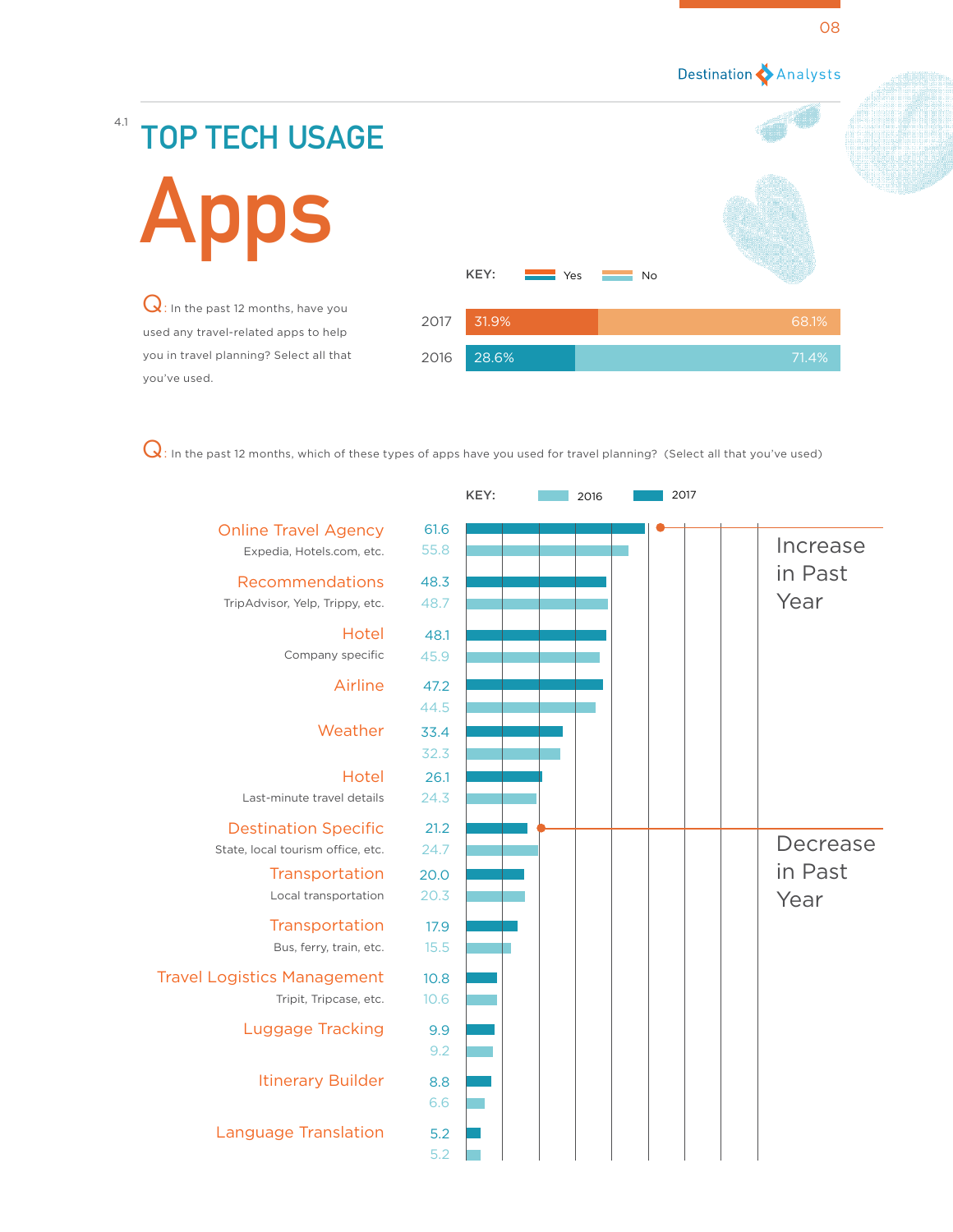

## 4.2 **TOP TECH USAGE** 10.7% Up from **Virtual Reality Headsets**

83.6% of people we asked had used a Virtual Reality Headset before they took our survey. That's up from 63.1% last year.

Q : Have you used a Virtual Reality Headset to help plan any leisure travel?

7.0% last year

## Interest in Using Virtual Reality Headsets to Research Destinations

Q : If good content were available to you, how interested would you be in using a Virtual Reality Headset to research leisure destinations you are considering visiting?



### Value of VR Headsets during Planning

Q: Overall, how valuable do you think a Virtual Reality Headset could be to you in helping you plan your leisure travels?

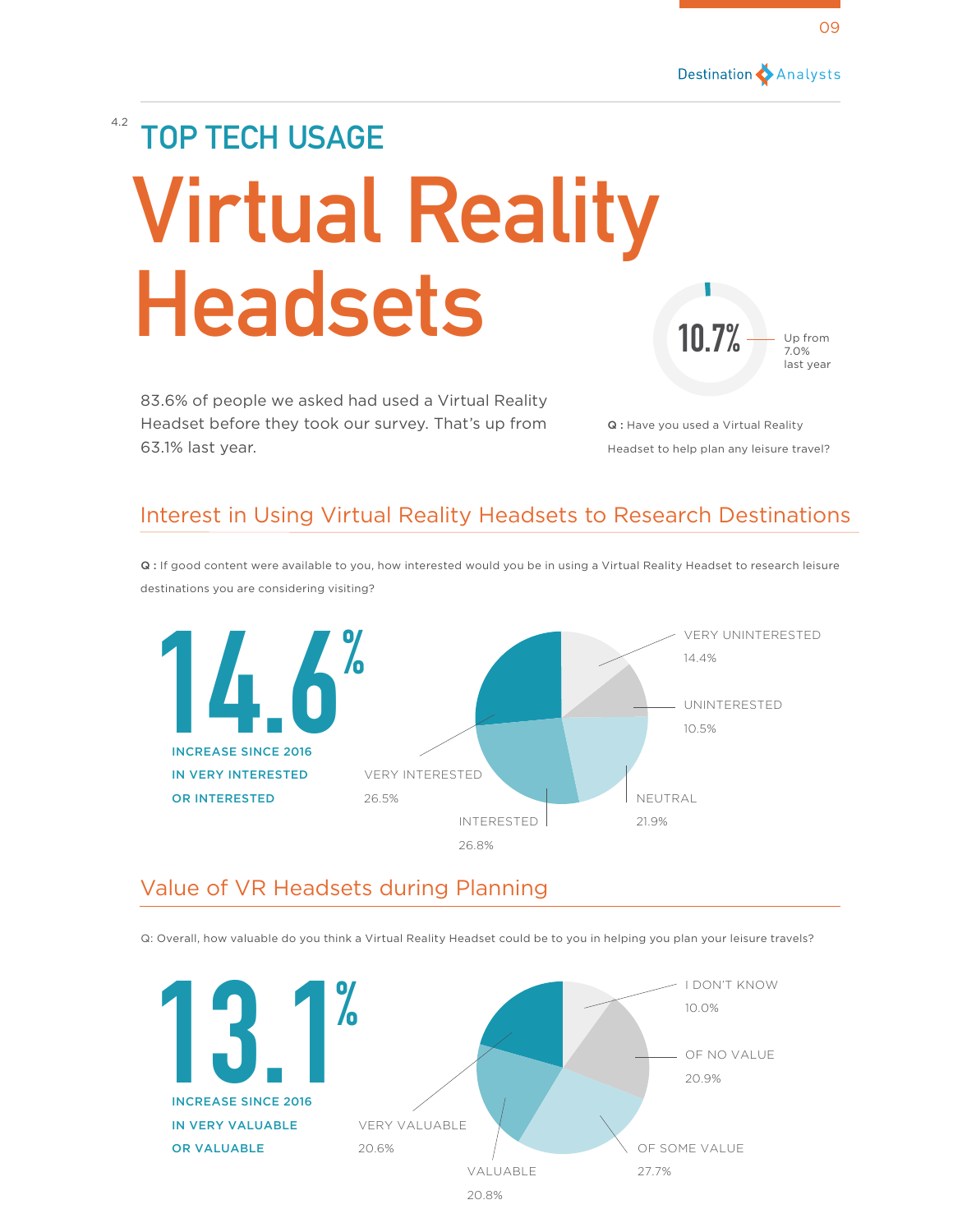# 4.3 **TOP TECH Real Time Video**

Awareness of Real-Time Video jumped sharply this year, likely driven by the Facebook Live feature. Actual use of Real-Time Video to help plan leisure travel has increased more modestly in the past year.



Q : Have you heard of Real-Time Video before taking this survey? Q : Have you used Real-Time Video to help plan any leisure travel?

## Interest in Using Real-Time Video for Research

VERY UNINTERESTED 12.5% NEUTRAL 26.9% VERY INTERESTED 18.9% UNINTERESTED 13.9% INTERESTED 27.8% **2.2 %** INCREASE SINCE 2016 IN VERY INTERESTED OR INTERESTED

Q : In general, how interested would you be in using Real-Time Video to research leisure destinations you are considering visiting?

## Value of Real-Time Video during Planning

Q: Overall, how valuable do you think Real-Time Video could be to you in helping you plan your leisure travels?

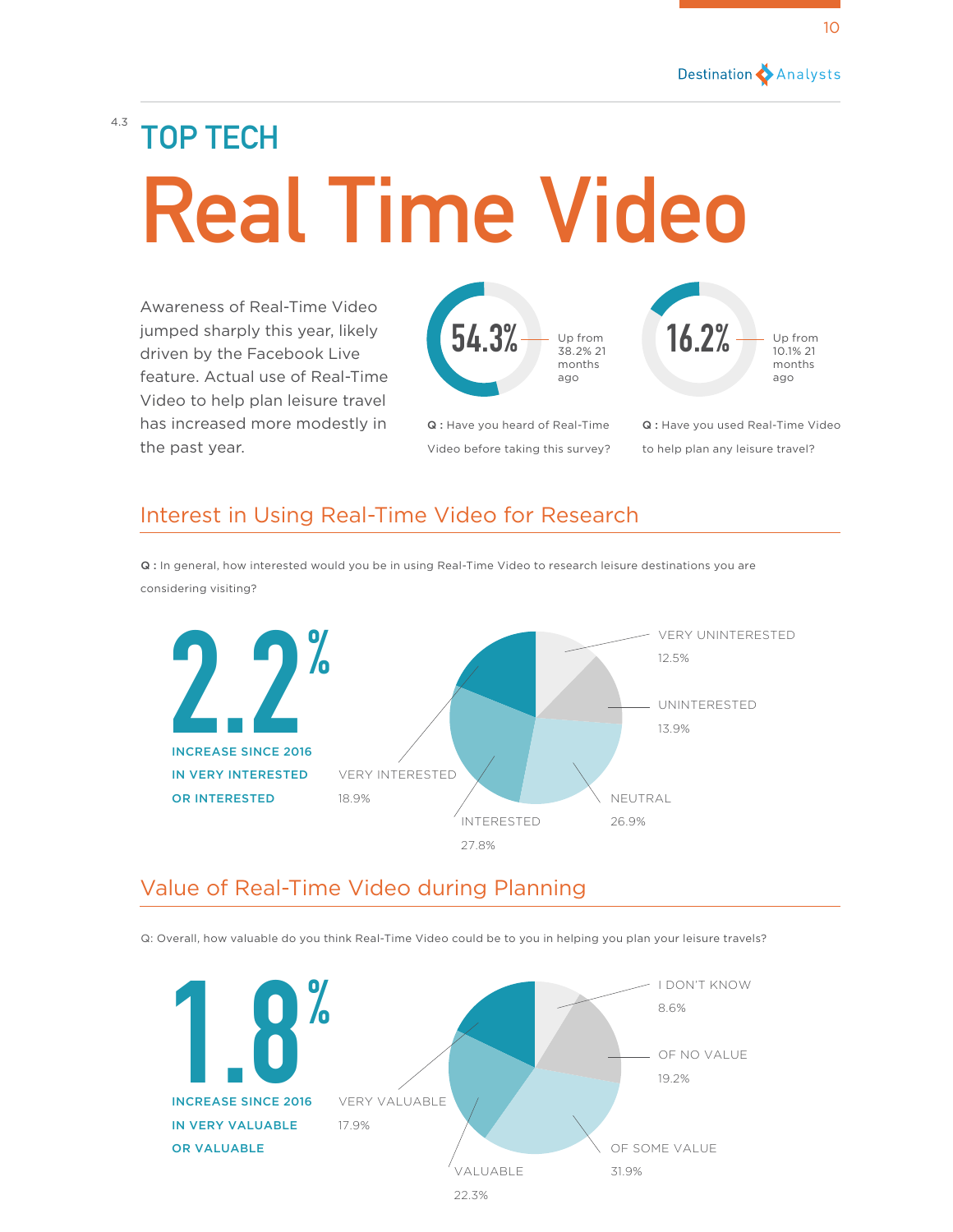

KEY: 2016 2017

# 4.3 **TOP TECH Google-curated Content**

Google has been expanding its role in curating and displaying search result content on travel destinations and their top sights and attractions. The use of Google-curated content has seen mixed results this year. Still with travelers investing somewhat more trust in DMO content than Google-curated, the potential for synergy between the two seems great.

### Google-curated Content vs. DMO Content

Q: How frequently do you use Googlecurated destination content to plan your leisure trips?  $\mathbf Q$ : In general, how important is Googlecurated destination content in how you pick the leisure destinations you visit? EXTREMELY IMPORTANT IMPORTANT OF SOME IMPORTANCE OF LITTLE IMPORTANCE OF NO IMPORTANCE 10.9% 34.9% 21.7% 19.2% 13.3% 13.3% 27.8% 19.4% 21.4% 18.1% Percentage 0 10 20 30 40 50 60 70 ALWAYS USE USUALLY USE SOMETIMES USE RARELY USE NEVER USE 10.3% 28.9% 20.0% 15.4% 25.4% 11.4% 24.2% 17.1% 16.7% 30.5% Percentage 0 10 20 30 40 50 60 70

> Q : Which content, opinions and advice would you generally trust more? A local visitor bureau/tourism office or Google-curated content?